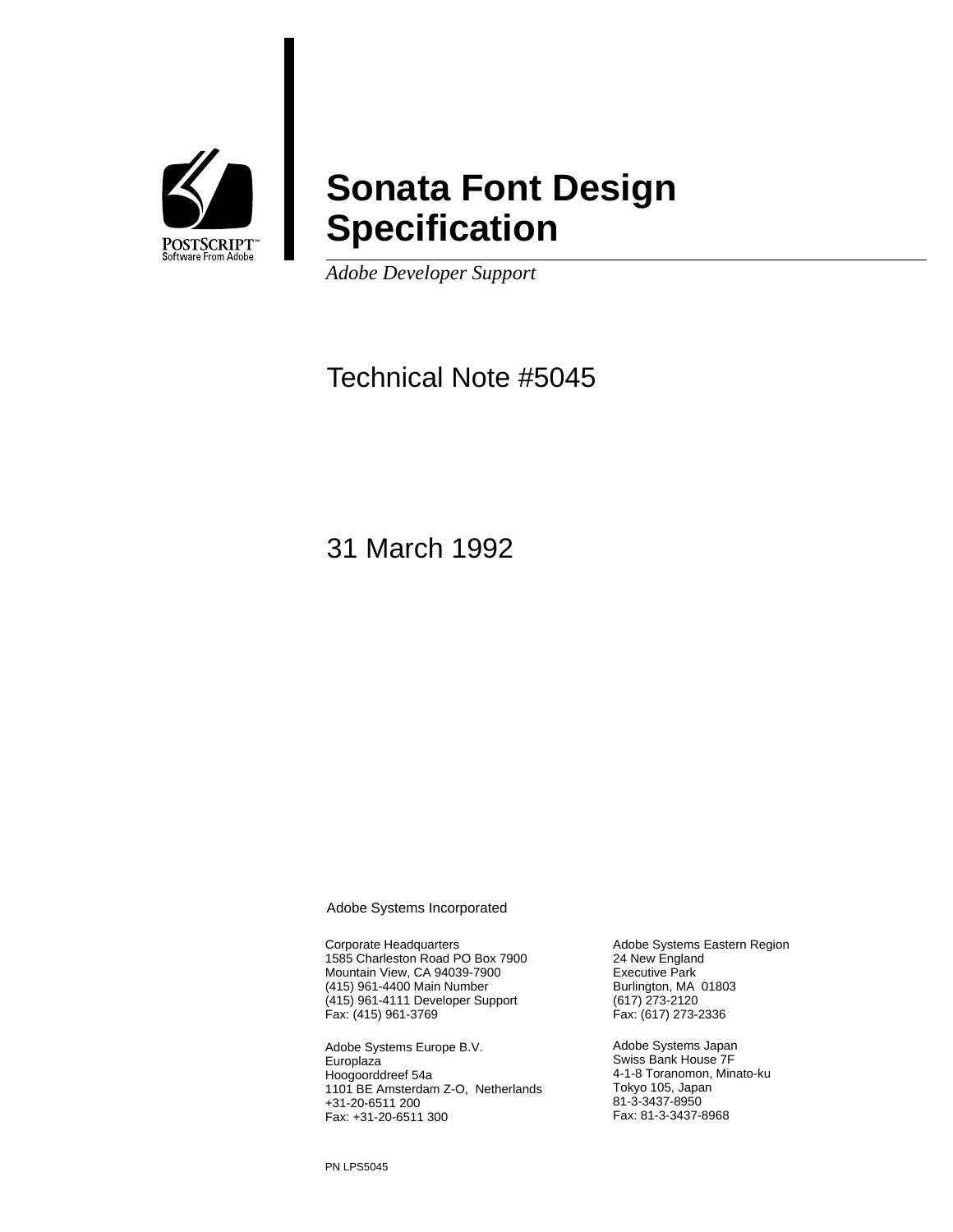Copyright © 1987-1989, 1991-1992 by Adobe Systems Incorporated. All rights reserved.

No part of this publication may be reproduced, stored in a retrieval system, or transmitted, in any form or by any means, electronic, mechanical, photocopying, recording, or otherwise, without the prior written consent of the publisher. Any software referred to herein is furnished under license and may only be used or copied in accordance with the terms of such license.

PostScript, the PostScript logo, the Adobe logo, and Sonata are trademarks of Adobe Systems Incorporated which may be registered in certain jurisdictions. Apple and Macintosh are registered trademarks of Apple Computer, Inc. Other brand or product names are the trademarks or registered trademarks of their respective holders.

*This publication and the information herein is furnished AS IS, is subject to change without notice, and should not be construed as a commitment by Adobe Systems Incorporated. Adobe Systems Incorporated assumes no responsibility or liability for any errors or inaccuracies, makes no warranty of any kind (express, implied or statutory) with respect to this publication, and expressly disclaims any and all warranties of merchantability, fitness for particular purposes and noninfringement of third party rights.*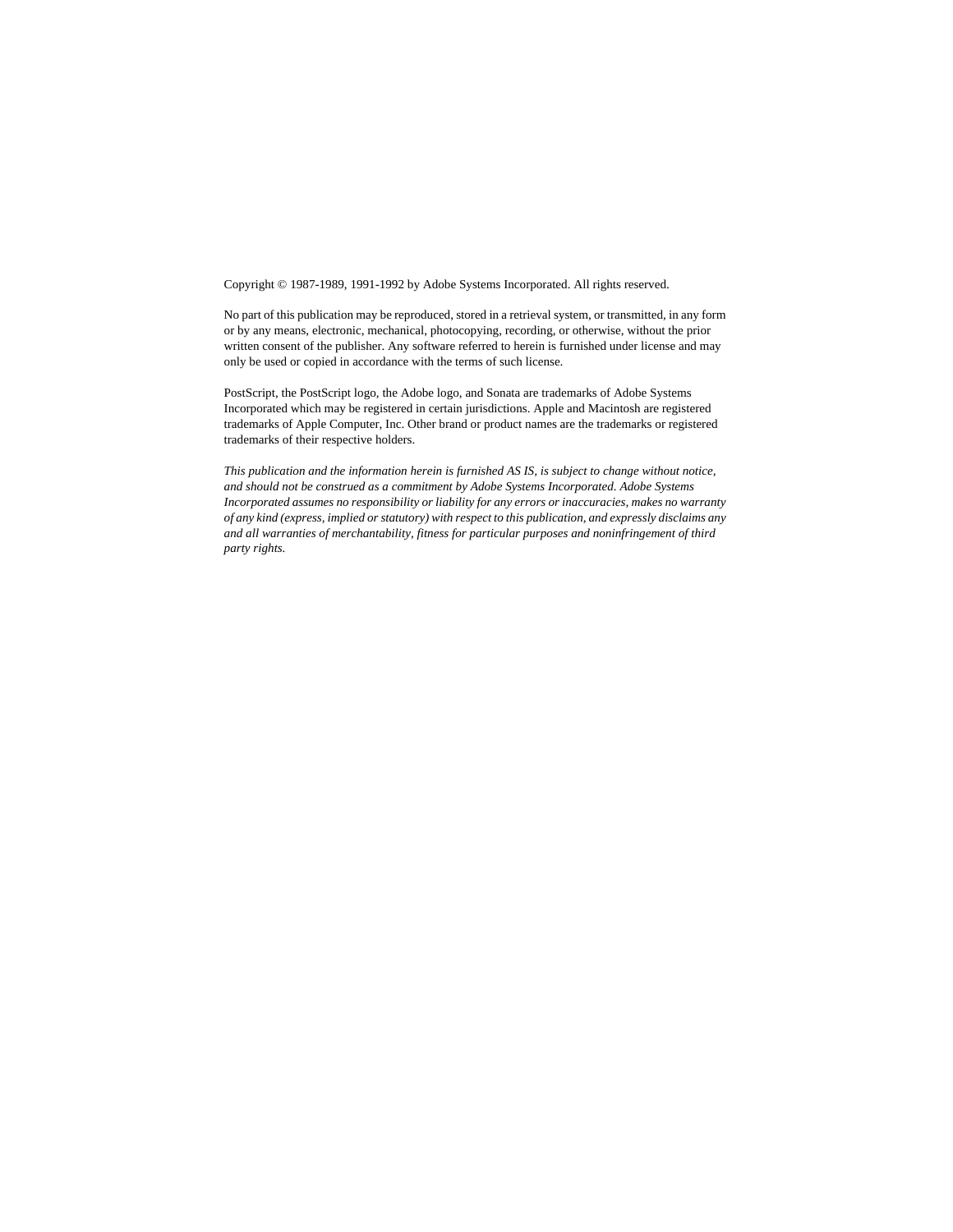# **Contents**

#### **Sonata Font Design Specification** 1

- 1 Introduction 1
- 2 Character Widths 1
- 3 Origins or Reference Points 2
- 4 Size Issues 2
- 5 Character Set 3
- 6 Encoding 4
- 7 Composite Symbols 4

**Appendix: Changes Since Earlier Versions** 7

**Index** 9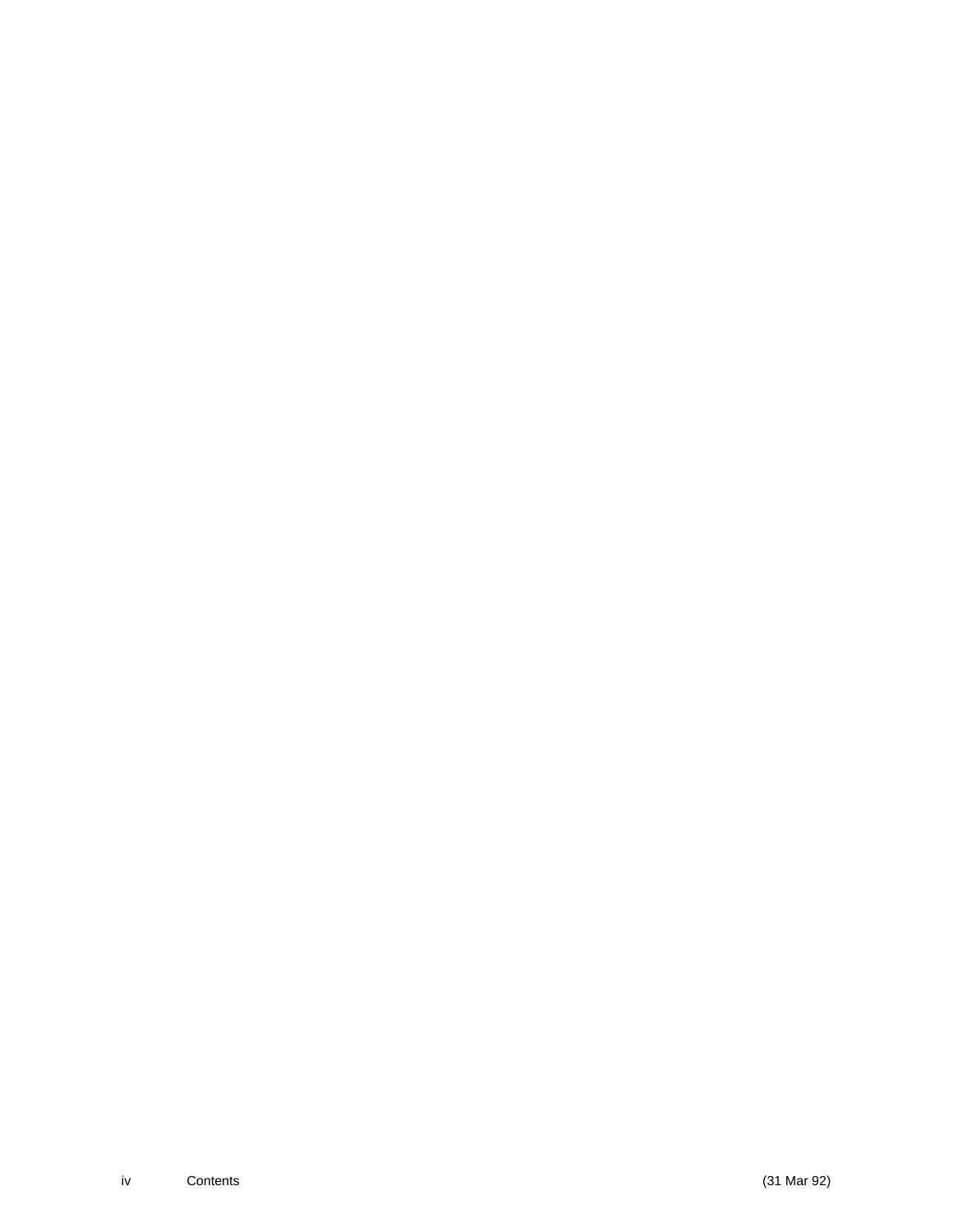### **Sonata Font Design Specification**

#### **1 Introduction**

The Sonata™ music notation font was designed to be easy for a PostScript™ language developer to work with. Many decisions on the sizes and orientations of glyphs were made specifically with software developers in mind. This document outlines some of the aspects of the font that influence its setting in various environments. To help software developers use the font to the fullest and in accord with its design, this documents supplements other documentation on the Sonata font and provides some of the philosophy that informs the design of the font.

#### **2 Character Widths**

Character widths in ordinary text fonts primarily govern the inter-letter spacing of the text. The width of a character includes the "white space" on each side of the character (the side bearings). In the PostScript language, the character width determines where the current point is located after printing a character.

When printing music, rarely are characters placed one after another on a line, as in Roman text. In the PostScript interpreter, the character widths are used solely to control the location of the current point after printing a character. For many symbols in of the Sonata character set, their widths are exactly the left-to-right width of the symbols themselves. In other words, most characters have zero side bearings. There are several deviations from this.

In situations where the subsequent location has some importance, the character width of a symbol is designed to meet the needs of setting that symbol. For instance, the flag and stem characters are normally used in conjunction with other symbols (such as notes or note heads), and the registration of the symbols is extremely important. The widths of these characters are zero in the Sonata font, so the current point will not move when the next symbol is set "on top" of it. See the discussion of composite symbols later in this document for a more thorough examination of this process.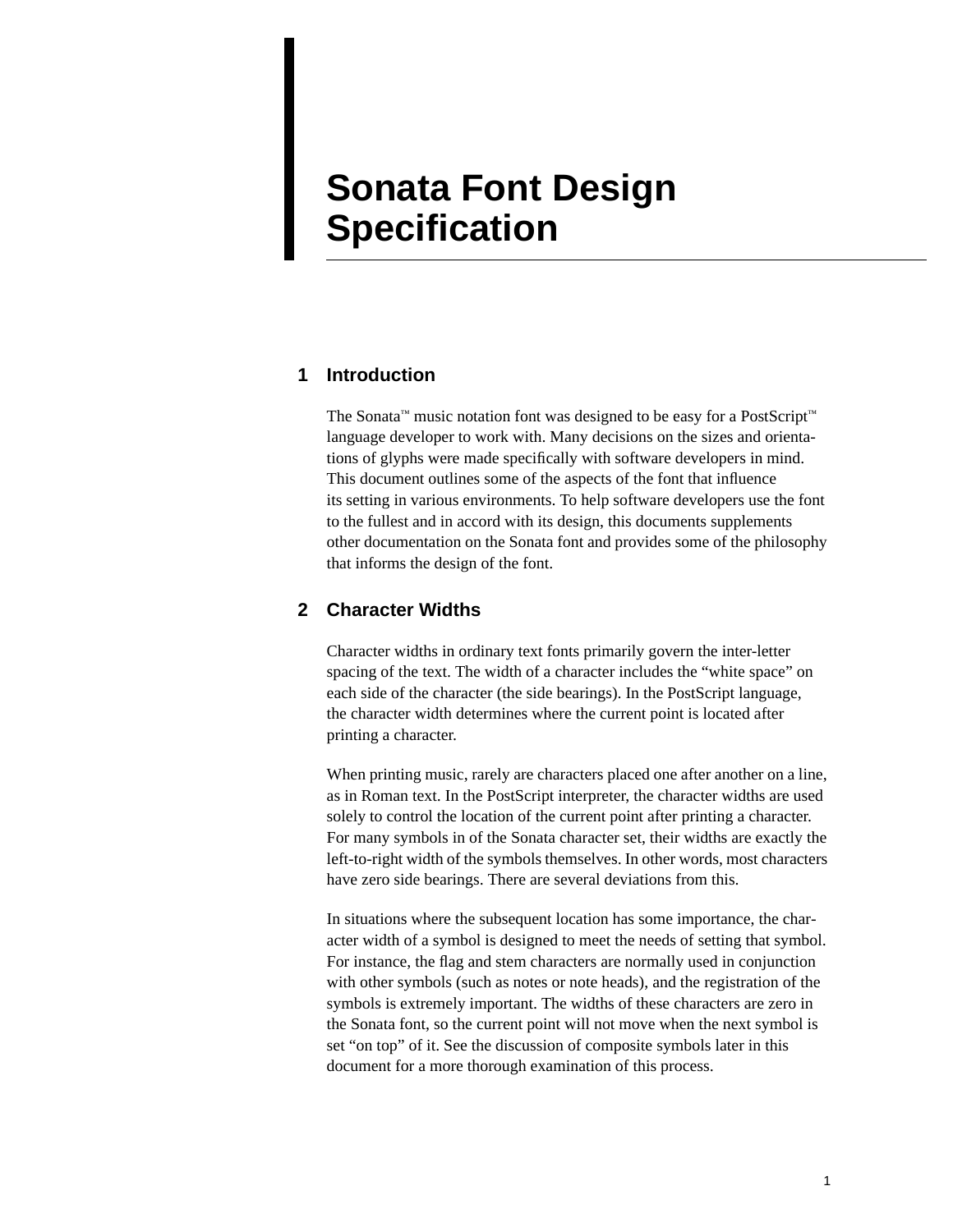#### **3 Origins or Reference Points**

Each glyph in a PostScript language font has an origin, or the reference point, from which the character is painted. In the typical sequence of moving to a particular location on a page and printing a font symbol, the point that was originally the current point becomes the origin of the character as it is painted.

The origins of the characters in the Sonata font are designed to minimize the effects of round-off when placing symbols. Characters normally set in close registration with one another are designed to require minimal repositioning to set them. For instance, any symbol (or note) that is normally set on the staff has its origin centered about its horizontal axis.

To set most symbols on a staff line, one need only move to the exact location of the particular line or space on the staff, and print the appropriate symbol. No complicated calculation is necessary to accurately locate these symbols on the staff. Most of the symbols have their origins at the left edge of the character (or in line with the left edge). This decision was made in part to accommodate screen display issues where font display required the origin of the character to be at the left of the character. The rare exceptions are the composite characters.

The staff character has its origin at the left edge of the shape, in the center of the bottom staff line. Although this bottom line may be of infinitesimal thickness at most point sizes, it is important to realize that the origin is in the center of the line, and compensation for line thickness is not necessary for placement.

#### **4 Size Issues**

Because Sonata is a font, it typically operates in an environment set up primarily for text. In most applications, this means that the notion of size is carried in the point size of the font. This is based on the printer's point, or 1/72 of an inch. In music, this measure does not pertain to anything, except perhaps accompanying text.

The Sonata font is set up so that the point size carries some meaning. In particular, the point size of the font is exactly the distance between the topmost staff line and the bottom staff line of the staff character. This measurement is center to center, which means that no adjustment is necessary to allow for the thickness of the staff lines themselves. All other symbols in the font are designed proportionally to be the correct size. Note that the entire font can be scaled to any size, and all the symbols will be scaled proportionately.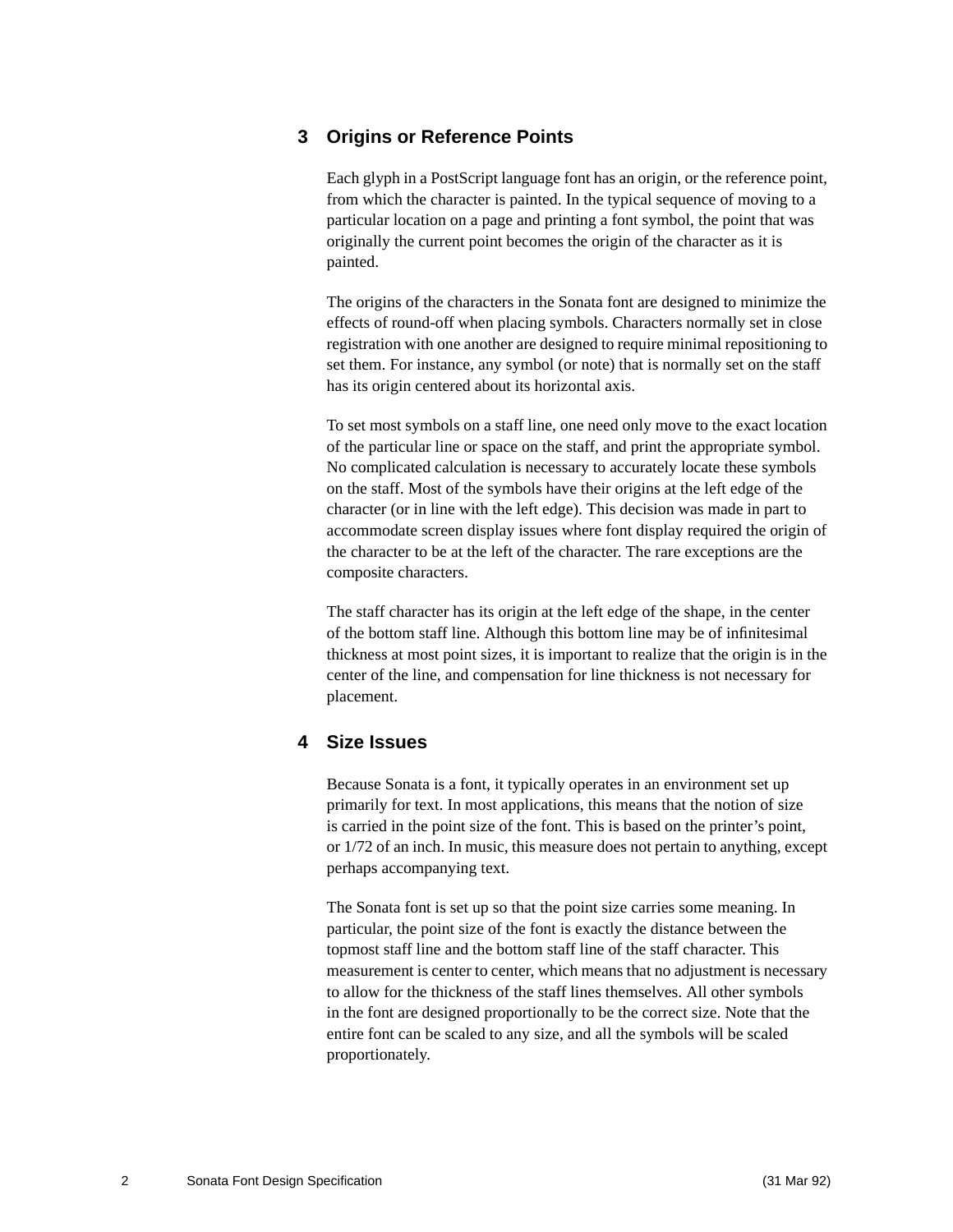The relationship between the staff height and the point size is important when setting music. This allows one to easily determine the distance between staff lines, without extensive computation. The center-to-center distance between staff lines is always one fourth the point size of the font. This is an exact measure, and placement of notes might depend on it.

If the font is scaled to 24 points, the distance between the first and second staff lines is exactly 6 points. This allows software to easily set up a coordinate system based on the staff character that can carry through all setting operations. If the staff is not drawn using the staff character, rather the PostScript language line-drawing primitives are used, it is important to set up the staff at an appropriate size for the symbols being used. The rule of thumb given above for sizing the staff should be followed.

#### **5 Character Set**

There are many symbols in the Sonata character set that might not be needed by an application. Many are designed specifically to help solve a difficult placement or setting problem. For instance, there are several "backward" note shapes, with the note head on the opposite side of the stem than expected. These are designed to work in building chords that must share the same stem, without alignment problems occurring from having to do **moveto** operations back and forth. They are designed to be able to maintain a fixed X location and only move upward or downward when placing notes for a chord.

Similarly, there are two different space characters, with different widths. One, stemspace, is exactly the width of a note head less the width of a stem. This can be used in special situations where the current point must be left in exactly the right spot for printing a subsequent stem or flag character. There are also two note heads, a quarternotehead and a noteheadextra, that appear to be identical. In fact, they are identical from the PostScript interpreter's point of view, but they are differentiated so that in screen representations an application can customize the look of an upside-down composite note without affecting its placement. In other words, the printer-font characters are the same and will print identically, but the screen font characters might differ slightly for display reasons.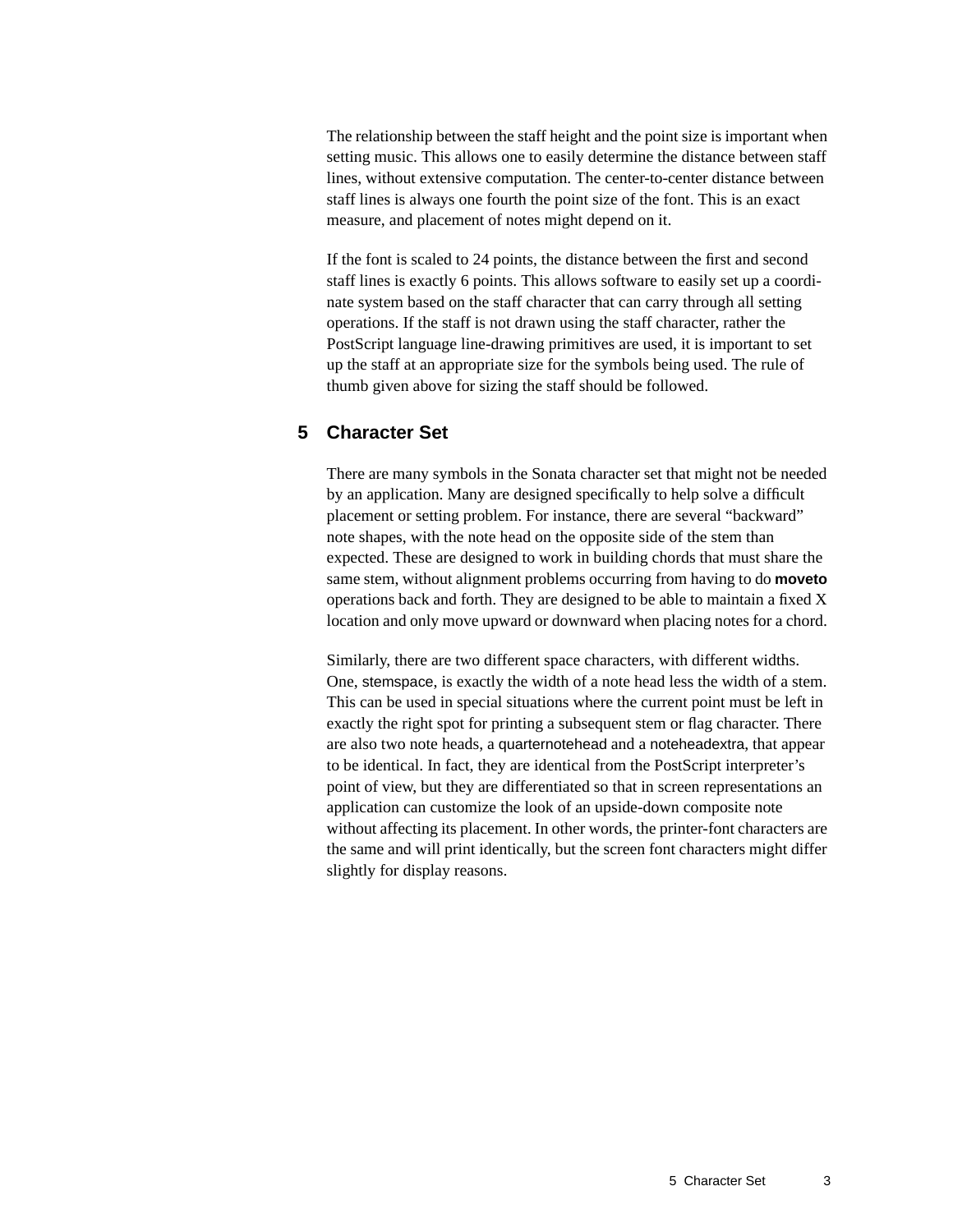#### **6 Encoding**

The encoding for the Sonata font is designed to be as mnemonic as possible. The encoding refers to the indexing of symbols in the font by byte code, or ASCII code. This is indirectly tied to keyboard mappings, which generate byte codes, but is also important to a music-setting application, which does not even use the keyboard.

The encoding for Sonata is intended to be easy to use for a person typing. The encoding is based on the Apple® Macintosh® keyboard layout, that is, that related characters are grouped by keys on the Macintosh keyboard. The symbols are typically either visually related to the key to which they are associated, or they are related mnemonically through the actual letter on the keycap. Related characters are typically grouped on the same key and are accessed by using the *shift, option,* and *command* keys to get related characters.

For instance, the q key is associated with the quarternoteup glyph, Q (or shift-q) with the quarternotedown character, option-q with the quarternotehead character, and so on. The treble clef is located on the ampersand key (&), because resembles an ampersand.

In general, the shift key flips a character upside down, if that makes sense for a given character, and the option key selects the note head equivalent of a note. There are many instances where this is not possible or practical, but there is a philosophy in its design that will become evident and will allow a user to easily remember the location of most of the characters in the font.

#### **7 Composite Symbols**

The Sonata font contains composite characters that may be used to build up symbols from pieces, rather than imaging an entire symbol at once. There are standard notes up through 128th notes in the font, for instance, but there is also a separate note head, stem, and two kinds of flags for building these notes as composites. This is done to accommodate as many styles of setting music as possible. If the internal data representation you work with builds up symbols piece by piece, you might find the composite characters to be very helpful. Otherwise, you can just use the 128th note, or the 64th rest, or whatever you need from the standard selection of characters.

The composite symbols are special in many ways, because their only use is to be set in conjunction with other symbols. They all have character widths of zero, so the current point will not move while you build a symbol. When adding flags to a note, for instance, you might want to move vertically to build many flags, but you needn't move horizontally.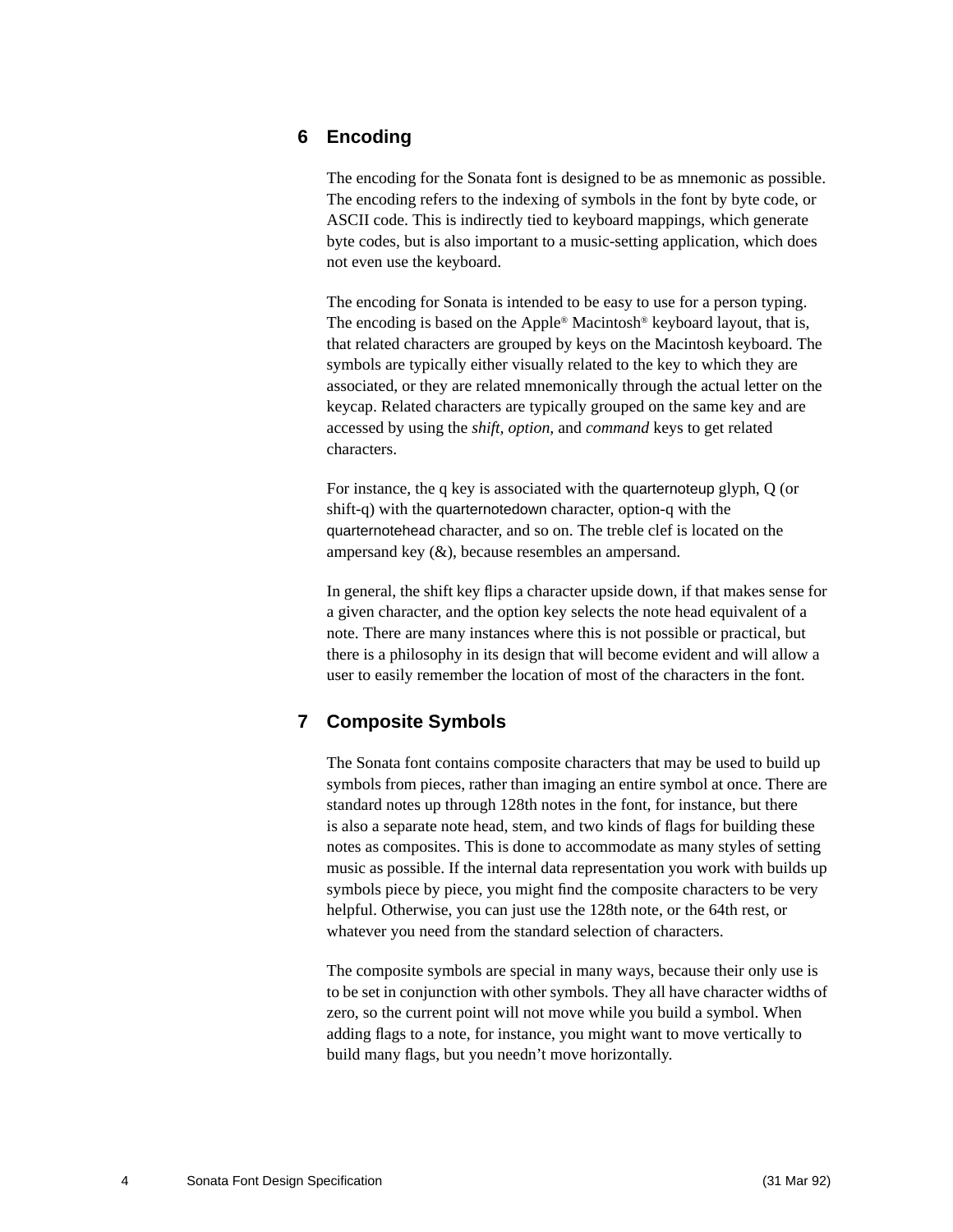If a composite symbol is being set, it is best to set the flags, stems, or other composite parts first (because the current point will not be changed as the characters are painted), followed by the note or note head or other standard symbol upon which the composites can be placed. There are four different stems, six flags, and a host of backward notes for chords.

Note that the eighth and sixteenth rests have widths that are narrower than the actual width of the symbols. This is designed to allow stacking rests without tedious placement. If you move vertically after placing one rest, the current point will be just right for stacking another rest on top of the existing one.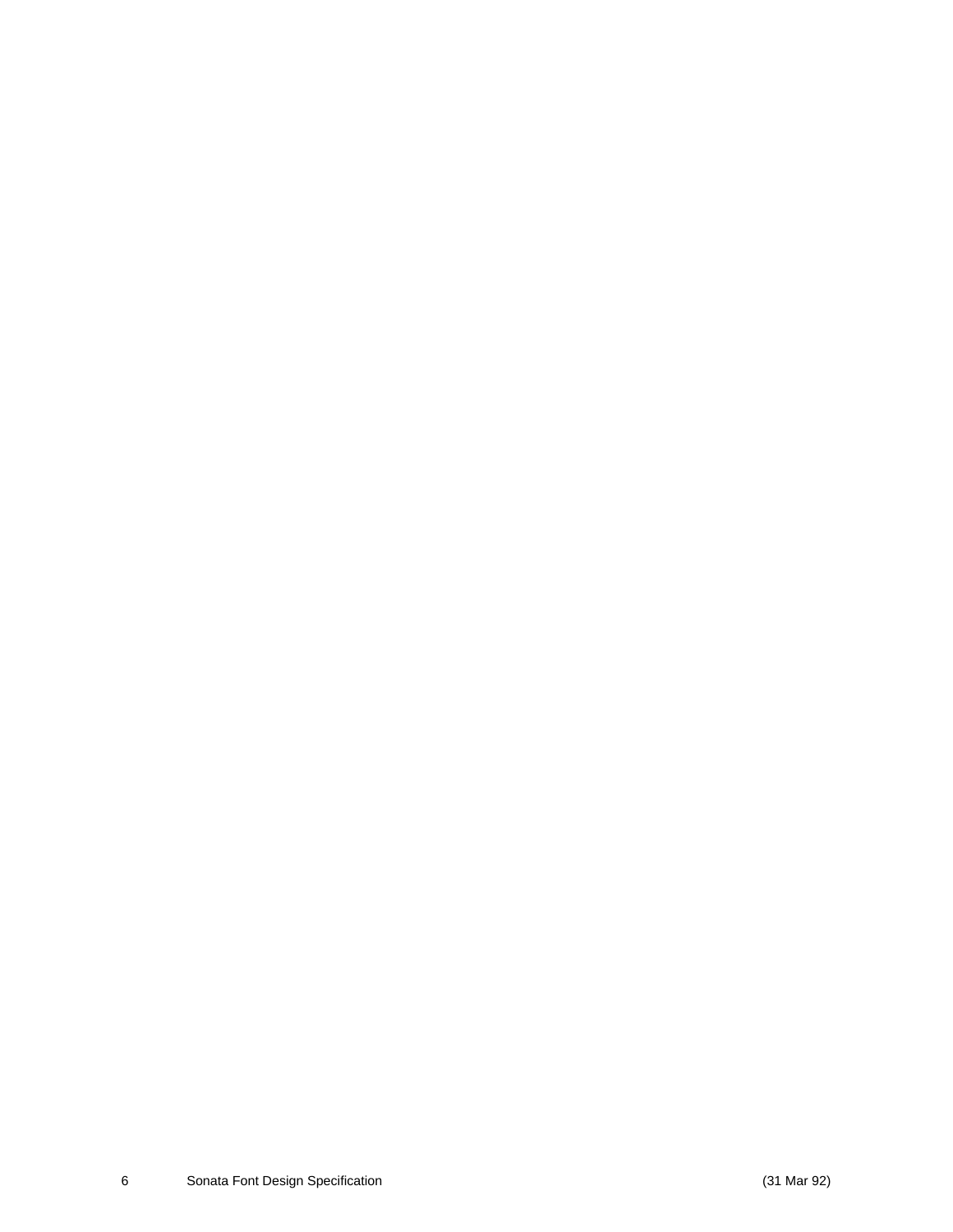## **Appendix: Changes Since Earlier Versions**

#### **Changes since May 4, 1991**

• Document was reformatted in the new document layout and minor editorial changes were made.

#### **Changes since May 19, 1989 version**

- A few layout styles were changed, trademark information was cleaned up, and a few other minor modifications were made.
- Updated addresses on cover page.